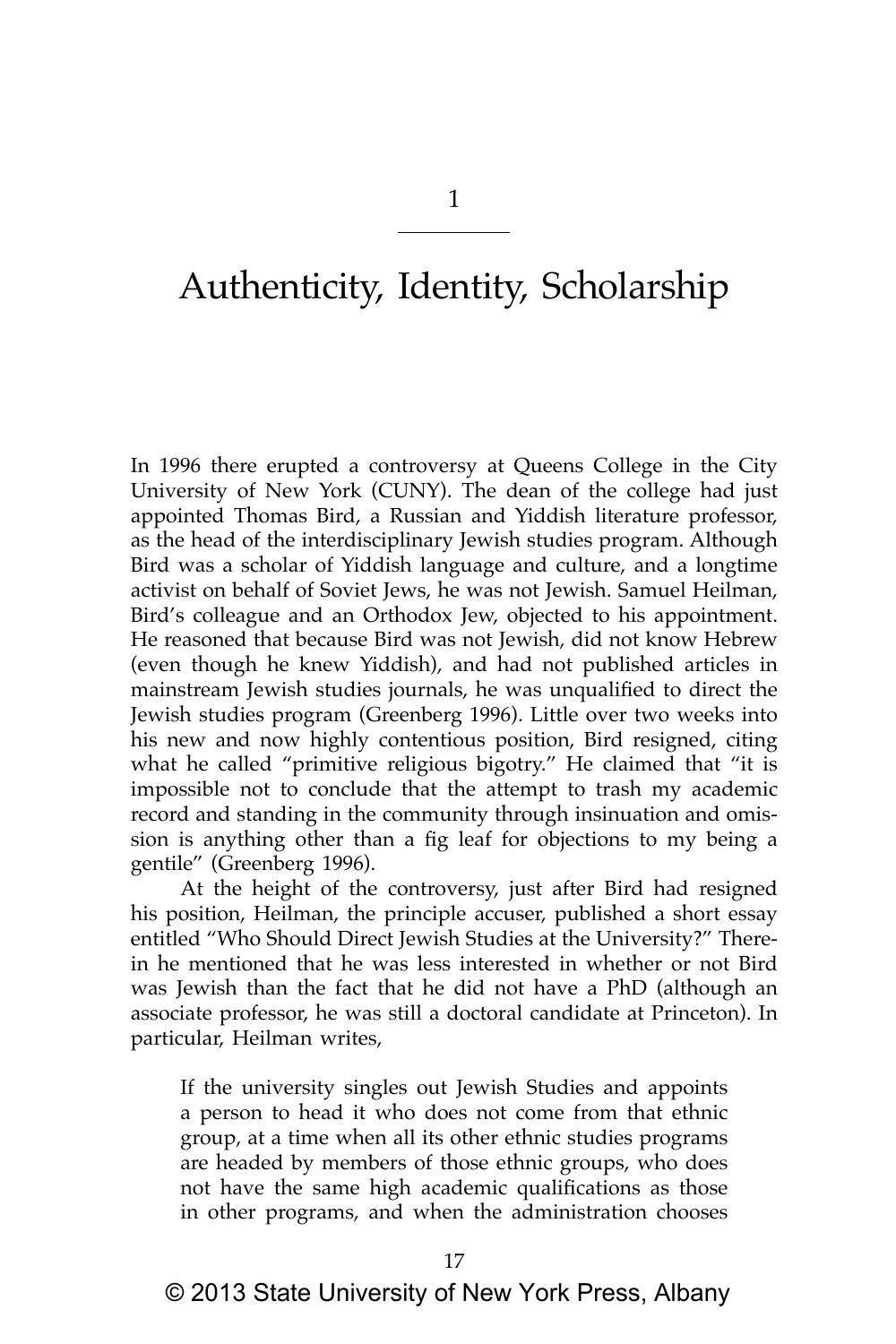not to appoint as Jewish Studies director one of the many professors on campus who hold the highest academic degrees and have distinguished reputations and records in Jewish Studies, and read and understand Hebrew in favor of someone who does not, then there ought to be some compelling reason for that decision. (Heilman 1996)

This is a strange claim. Since other area studies at his university happen to have directors or chairs that are the same ethnicity, gender, or color as the administrative unit they lead, Heilman thinks that Jewish studies should be no different. If others are engaged in identity politics, he reasons, so, too, must Jewish studies. Heilman also faults Bird for the fact that he does not know Hebrew and, in so doing, makes the problematic assertion that Hebrew somehow represents *the*  authentic Jewish language. Bird's lack of knowledge in Hebrew—at least in Heilman's worldview—seems to disqualify him from administering a program in Jewish studies. This creates two problems. First, would Heilman have put up such linguistic objections if Bird was Jewish? That is, would Heilman object to a Jewish director of Jewish studies who did not know Hebrew? Second, and relatedly, Heilman ignores the fact that Jews throughout their long and diverse history have not only spoken but also articulated Judaism using Greek, Aramaic, Arabic, and countless European vernaculars. The result is that all these languages could just as easily be regarded as "Jewish" languages (Hughes 2012). Heilman, in other words, is making a number of normative judgments that should make us uncomfortable: not only does he attempt to articulate what is authentically "Jewish" and "not-Jewish," but he engages in a slippery argument that those most qualified to direct (and presumably teach) Jewish studies are Jews. He nowhere says, however, what kind of Jews. Are Reform Jews better than secular ones? Does this, then, make Conservative Jews better than Reform? Or, are Orthodox (or, even, ultra-Orthodox) the most qualified because they are somehow deemed the most "authentic"?

Although in principle he states that his objection is with Bird's academic credentials, it soon becomes evident that this is not all that Heilman has in mind. For, in addition to the above statement, he claims that Jewish studies faculty "can and do also serve as role models for students and the larger Jewish community, embodying what it means to take Jewish life and culture seriously." Presumably by this latter comment—that a director of Jewish studies needs to "take Jewish life and culture seriously"—Heilman means that one can only do this by being Jewish and that a non-Jew cannot presumably undertake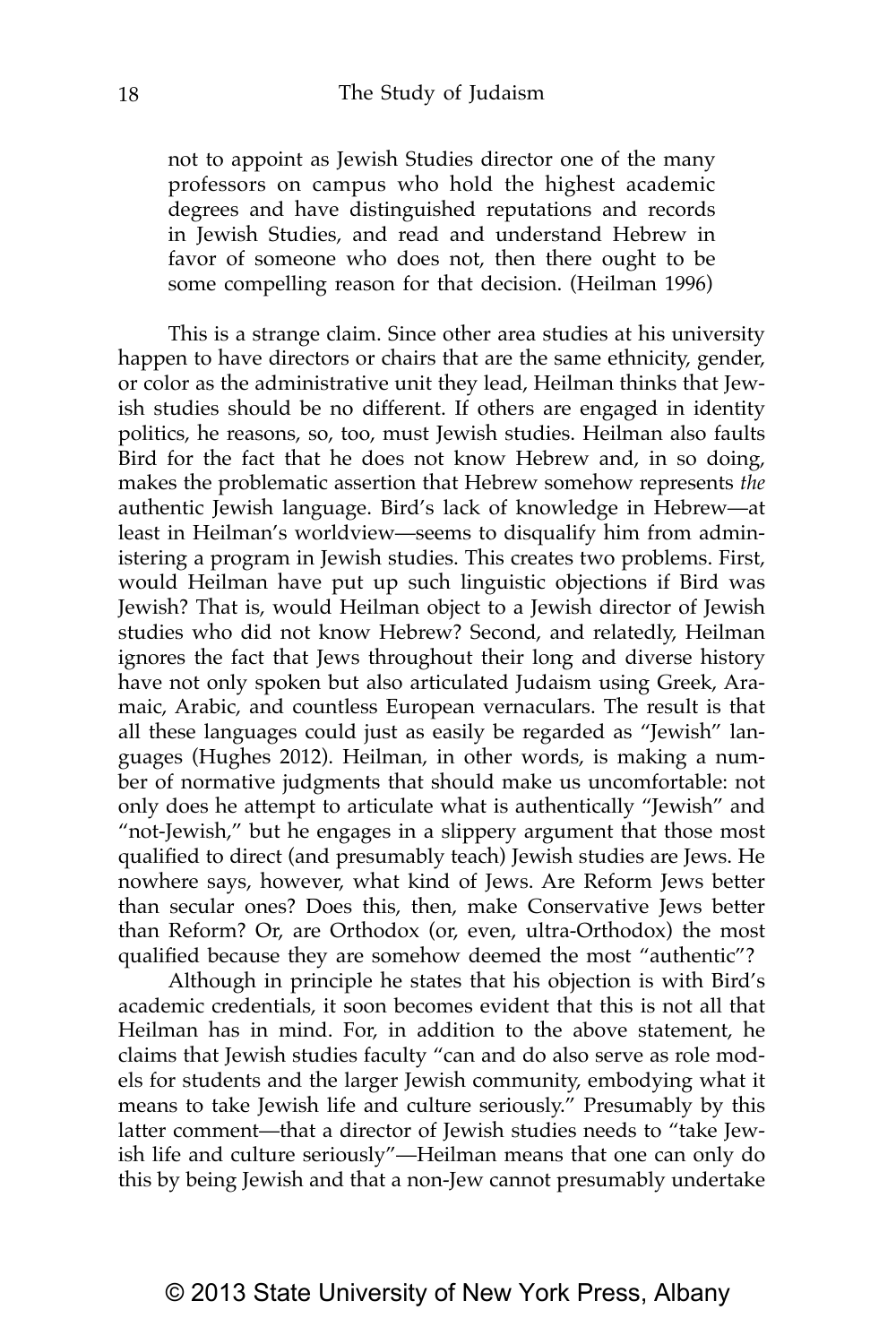such activity or at least do so with any degree of competence. Again, this creates a host of uncomfortable distinctions: does a Jew who is *shomer shabbas* (i.e., follow all the legal restrictions of the Sabbath), for example, take Judaism more "seriously" than a Jew who does not? The repercussions of such statements are problematic on a number of levels.

Whether he knows it or not, Heilman, trained as a sociologist, invokes a well-worn trope in religious studies, that of taking Judaism (or, religion in general) "seriously." This trope—and all of the unchecked assumptions that it implies—forms the subject matter of this chapter. What Heilman clearly verbalizes, a position that I have heard articulated in numerous other settings, is that non-Jews should not or cannot study Jews or Judaism. (Although, to be fair, I have also heard the opposite claim, namely, that what Jewish studies truly needs is for more non-Jews to study Judaism.) Whether because they lack the specialized linguistic training, as Heilman implies, or because they do not know what it means to live or experience the world "Jewishly," the role of the non-Jew in the academic study of Judaism potentially raises a host of problems. Just as the "Jew" has functioned as the symbol par excellence against which Christian Europe has largely defined itself since the time of Jesus, the "non-Jew" now becomes a symbol whereby Jewish studies articulates itself, its object of study, and attempts to define who possesses the authority to study it properly.

The Heilman-Bird controversy provides an interesting, if acute, example of the way in which identity, authenticity, and scholarship play out in the academic study of Judaism. In so doing, it also functions metonymically for a set of issues that plagues and ultimately threatens the well being of the larger field of religious studies. That is, how does scholarship—whether associated with Judaism or with any other religion—create or establish a set of conditions that manufacture, assert, and subsequently disseminate notions of identity and authenticity? Since the academic study of religion purports, according to some, to study that which is most dear and precious to people (i.e., their "inner" and "spiritual" lives), there exists the dangerous assumption that only those who have had the same kind of "inner experiences" are uniquely qualified to study and write about the religion in question.

Such an assumption, however, is predicated on a number of nebulous concepts that are impossible to verify or subject to any sort of intellectual scrutiny. What, for example, is an "inner experience" (see the discussion in Scharf 1999)? Even if we could ascertain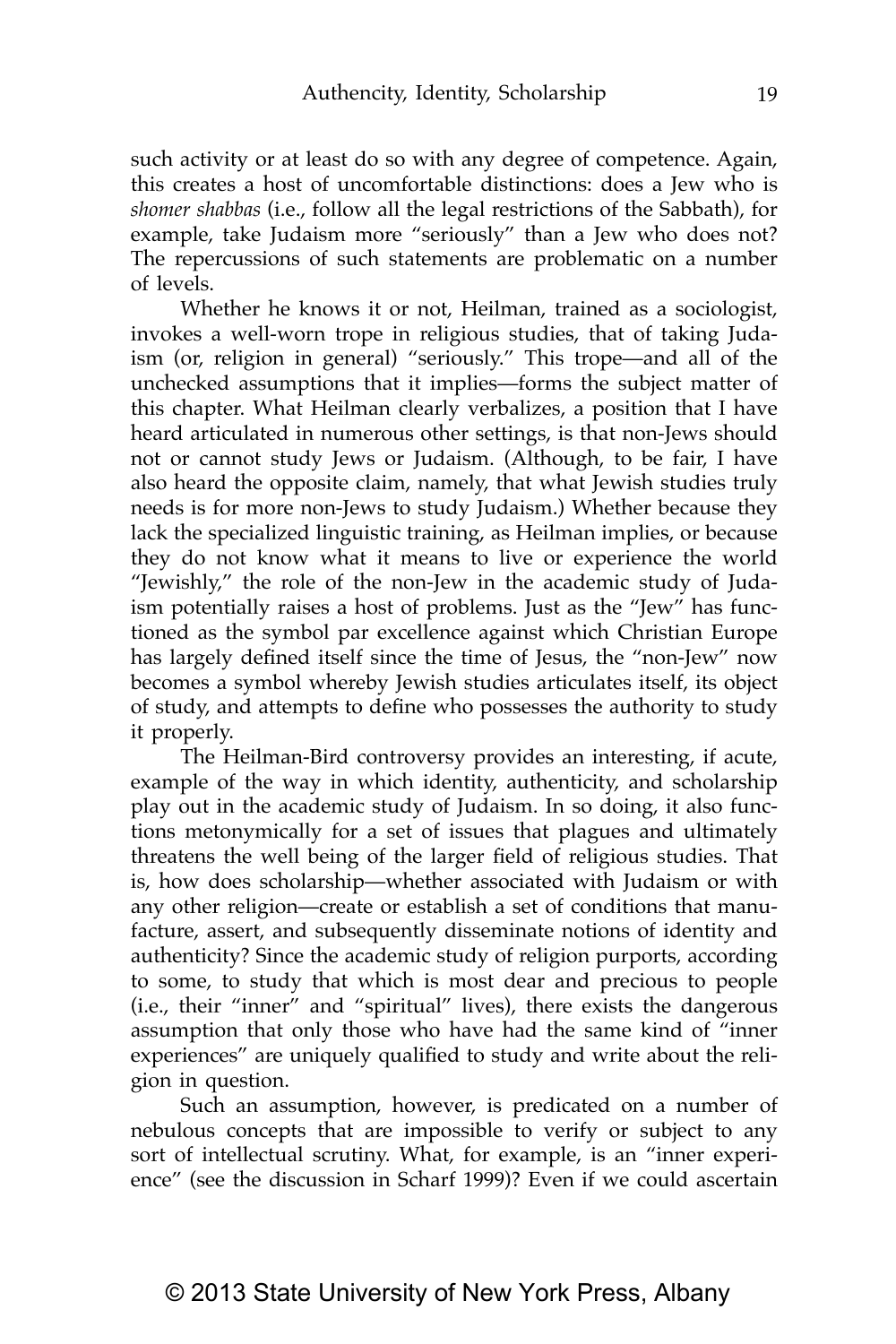what it is, who would be in a position to adjudicate what counts as an authentic "inner experience" and what counts as an inauthentic one? The answer to questions such as these is political and ideological, not natural or scientific. Such "experiences," moreover, are often assumed to be irreducible as opposed to culturally or ideologically constructed. This means that religion in general—or religions (e.g., Judaism) in particular—is assumed to possess an essence that cannot be reduced to other material or historical forces (for a critique of this, see McCutcheon 1997, 35–37). As others have well shown, however, the discourse of an irreducible or sui generis experience or set of experiences is of fairly recent provenance, largely operating as a rhetorical response to certain critiques of religion in the West, most notably Kant's reduction of religion to a set of ethical claims (see, e.g., Proudfoot 1985; Scharf 1999). Despite this, many—both inside and outside of the academy—have no qualms about taking this manufactured and ideologically charged concept of experience and then claiming that it exists naturally in the world. These "experiences"—in turn connected to an "essence"—are subsequently reified as "Jewish" (or "Muslim," or "Buddhist," or whatever other religion one happens to study) and then projected onto distant times and places.

This projection, however, is tied to both essentialism and identity politics. How can we assume, for example, that the way in which Judaism was constructed in third-century CE Palestine (or eleventhcentury Cordoba) is the same as that constructed in contemporary America? Not only is third-century Palestinian Judaism pretalmudic,<sup>1</sup> but the varieties of Judaism in contemporary America did not even exist in the third or eleventh century. Despite its constructed nature, we frequently feel comfortable speaking about "*the* Jewish experience"—not even the less, but still problematic, "Jewish experiences" as if it (a) really existed and (b) it is monolithic at all times and all places. Yet, as Russell McCutcheon has well argued, the attempt to create an irreducible religious experience—or one of its numerous species, such as "Jewish experience"—is primarily a sociopolitical claim (McCutcheon 1997, 16). This claim not only reifies a particular "experience"; it also authorizes—as we see in the Heilman-Bird controversy—those who can (or cannot) study it.

The academic study of Judaism, as we shall see in the following chapter, was largely created for apologetical purposes, namely, to show non-Jews that Jews, too, possessed an essence that manifested itself in the historical record. Jewish history could, in turn, be quantified and taxonomized in the same manner that the histories of other peoples/nations could. Because of this, and owing to the fact that Jewish topics were forbidden from being taught in German universi-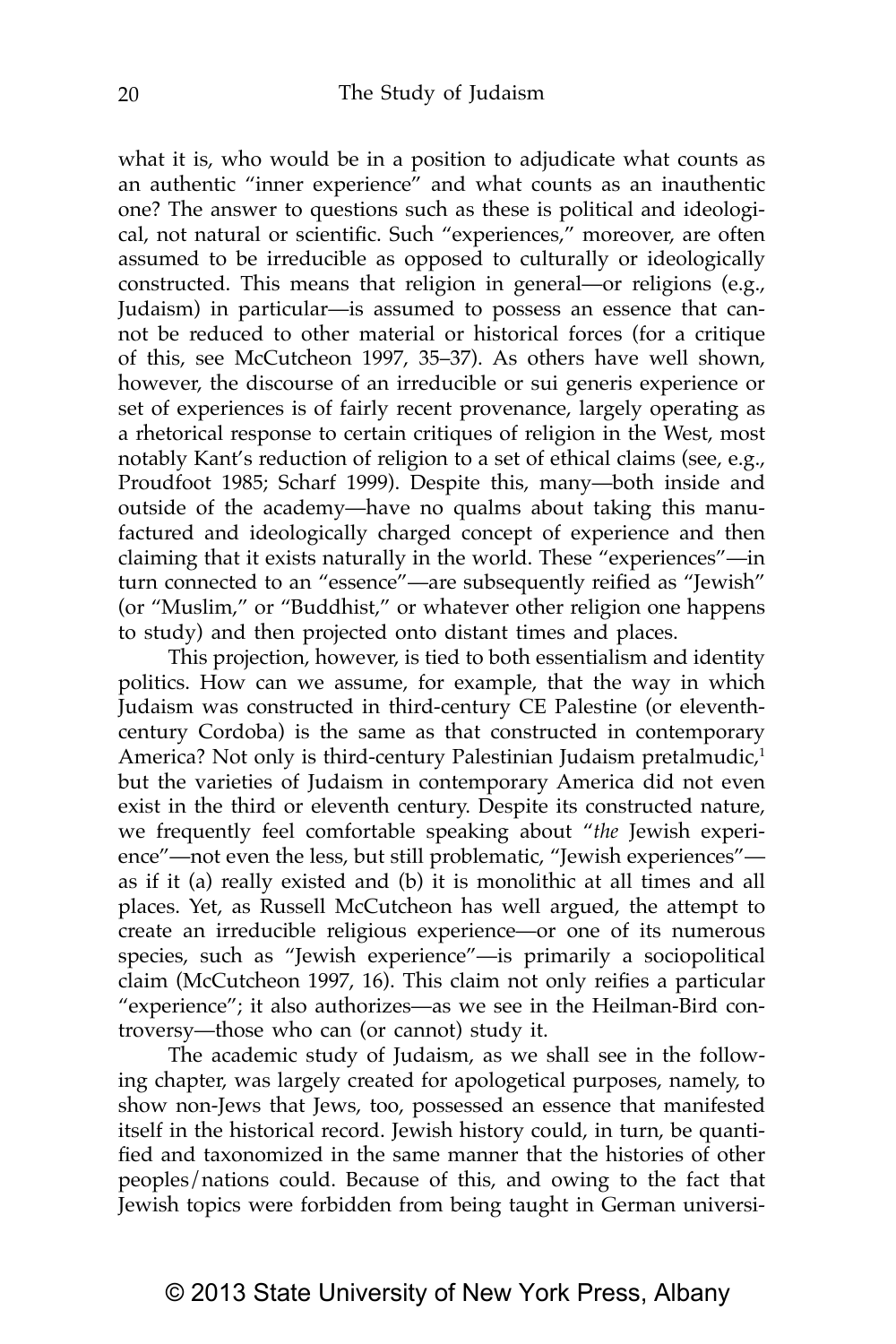ties and were instead largely taught at denominationally affiliated seminaries, non-Jews tended not to be interested in studying Judaism or Jewish data.<sup>2</sup> Now, however, as Jewish studies has become a valid field of study that has become firmly entrenched within the humanities and social sciences curriculum, Judaism ought to be the subject of analysis in the same manner that every other religion is; that is, something that can be studied by those who are of the particular religion and those who are not. Yet, despite the change in intellectual contexts and the inclusion and normalization of Jewish studies within the contemporary university, the tension nevertheless remains concerning who is authorized to study Jews and Judaism.

## David Gelernter's Judaism: A Way of Being

A good example of the reification and essentialization of Judaism to make it conform to a prefabricated set of expectations is David Gelernter's *Judaism: A Way of Being* (2009). Gelernter, a professor of computer science at Yale University, received permanent damage to his right hand and eye on account of a mail bomb sent to him by Theodore Kaczynski (the "Unabomber"). Prior to the bombing, Gelernter identified as a secular Jew, afterward becoming increasingly religious.3 Gelernter is also a frequent columnist for neo-conservative magazines such as *Commentary* and the *Weekly Standard*. This political position seems, as we shall see shortly, to have made its way into his *Judaism: A Way of Being*. This latter work—bankrolled by Roger Hertog, the conservative American philanthropist and chairman of the Tikvah Fund (see chapter 5 in this work)<sup>4</sup>—basically amounts to neoconservative screed for a particular version of Judaism, that is, Orthodoxy, that the author deems most authentic (for a critique of the Tikvah fund more generally and its desire to situate itself within academic study of Judaism, see Braiterman 2011).

Although he has no academic training in either religious studies or Jewish studies, Gelernter takes it upon himself in *Judaism: A Way of Being* to encapsulate the religion for what he considers to be a lost generation. It is, in other words, a fairly typical book written by a Jew for other Jews warning them about the evils of secularism and intermarriage. The difference, however, and what makes it interesting in the present context, is that it just happens to be published by Yale University Press. In the book's opening, Gelernter argues that "unless the *essence* of Judaism is written down plainly as can be, the loosening grip most American Jews maintain on the religion of their ancestors will fail completely, and the community will plummet into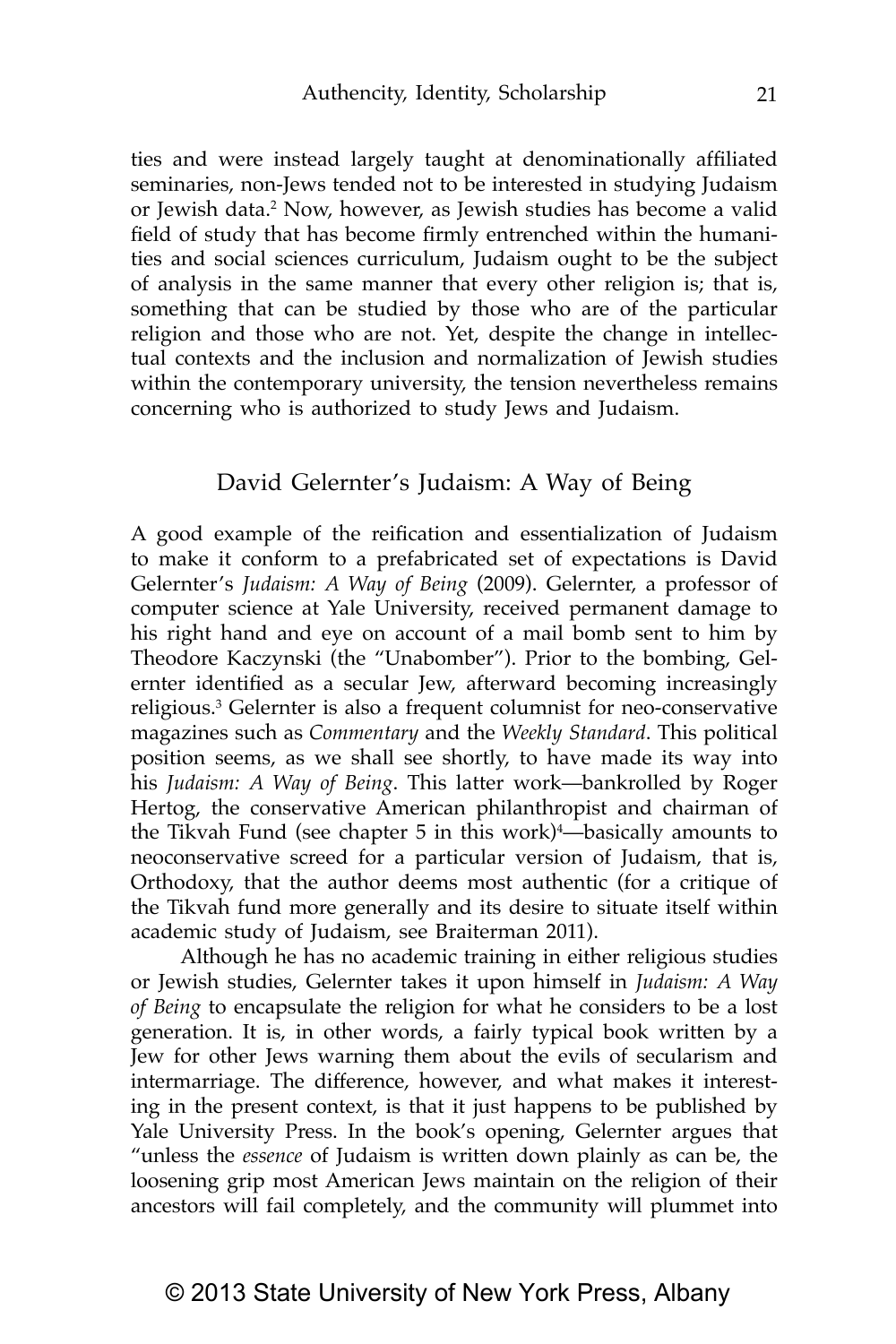the anonymous depths of history" (2009, 3; my italics). What might this essence consist of? For Gelernter, it coincides, as he makes clear on the book's first page, with normative, that is "Orthodox" Judaism (2009, ix). Orthodox Judaism's teachings about Jewish chosenness, gender relations, and the answers it supplies to "the great questions of human existence" are the only ones that the author finds worthy of consideration (for a critical and informed review, see the comments in E. Wolfson 2010). Orthodoxy, for the author, represents "Judaism at full strength, straight up; no water, no soda, aged in oak for three thousand years" (2009, xi). Rival Judaisms—Reform, Conservative, egalitarian, secular, and the like—are, in comparison, implied to be watered down.

Not only has Gelernter defined Judaism's essence as that which corresponds to Orthodoxy, not surprisingly his own denominational commitment, but he goes on to project its essence into the spiritual core of Western civilization. In an appendix entitled "What Makes Judaism the Most Important Intellectual Development in Western History?" he writes that Judaism

[h]as given moral and spiritual direction to Jewish, Christian, and Muslim society, and indirectly to the modern and postmodern worlds. But not only that. Judaism formed our idea of God and man, of sanctity, justice, and love: love of God, family, nation, and mankind. But not only that. Judaism created the ideal of congregational worship that made the church and the mosque possible. But not only that. Much of the modern liberal state grew out of Judaism by way of American Puritans, neo-Puritans, and quasi-Puritans who revered the Hebrew Bible and pondered it constantly. (2009, 198)

This essence of Judaism, moving effortlessly throughout human history, is the origin of virtually everything that we are supposed to hold dear in the modern world. No mention is made that such ideas took shape through a synergy of "Jewish" and "non-Jewish" ideas—indeed to such an extent that it is probably impossible to pull them apart and decipher which is which. Many of the pieties and platitudes that we find in works such as Gelernter's are more appropriate for the synagogue than the academy. For it is ultimately in the former that matters such as identity creation and maintenance are never questioned, but assumed as given, something handed down from generation to generation.

Identity politics with a chaser of neo-conservativism (to keep Gelernter's alcoholic metaphor) will only end badly for Jewish stud-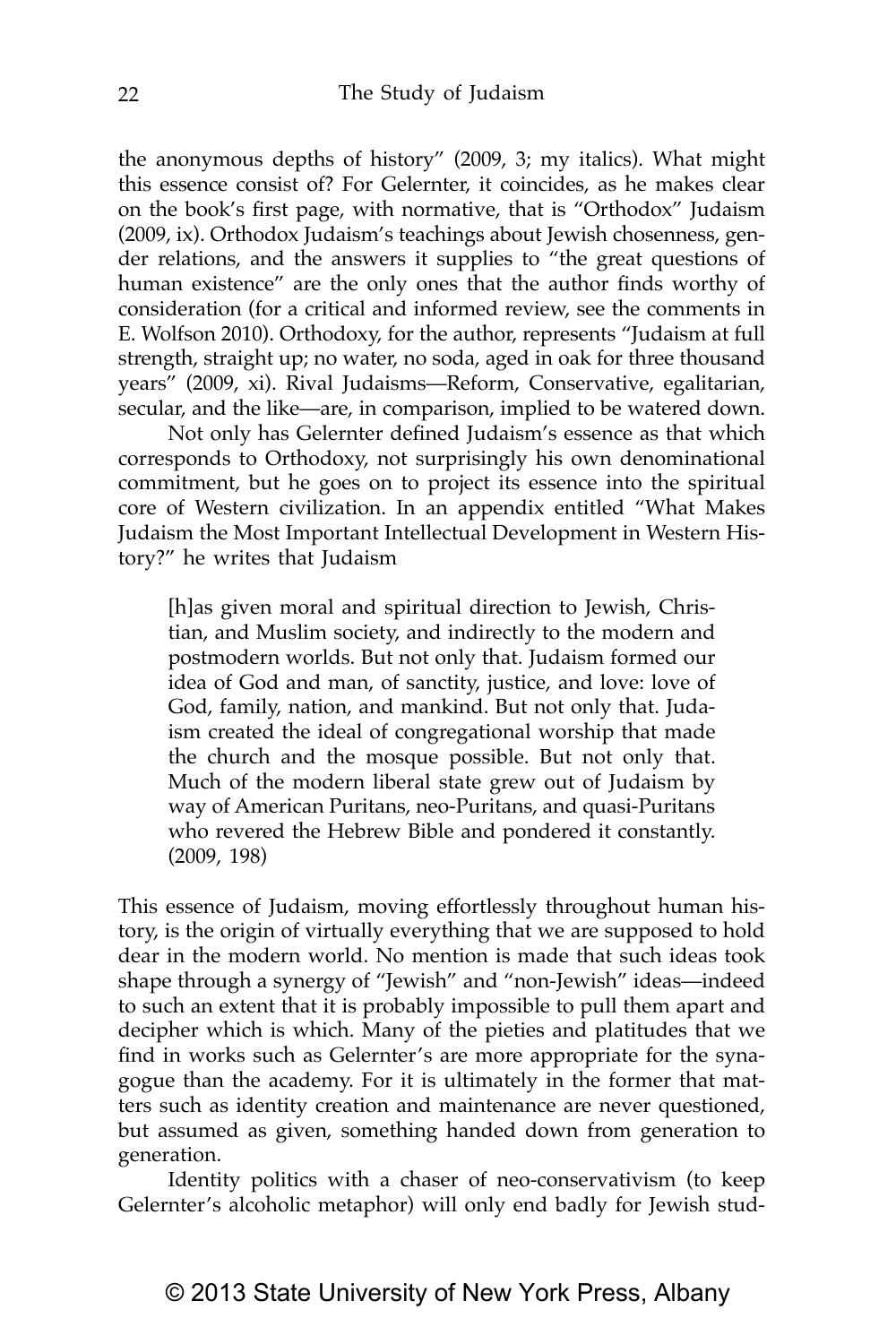ies. Once one claims to know the essence of a tradition, what it is and what it is not, inquiry gives way to apologetics, and scholarship gives way to ideology.5 Gelernter's work is not a disinterested or objective work of scholarship, even though the Yale University Press imprimatur may make it appear otherwise. Rather, it is a highly partisan account of Judaism based on and funded by very interested constituents outside of the academy. Perhaps if a Jewish theological press had published it, I might not take it to task in the manner that I have here. However, the fact that it is written by a nonexpert and financed by a neoconservative philanthropist seeking to make inroads for right wing causes in Israel and in Jewish studies in America potentially sets a very dangerous precedent.

Although Gelernter's argument is different from the likes of Heilman, it nonetheless emerges from the same privileged sphere. There is an essence to Judaism that only Jews are able to access owing to their birthright or commitment to a particular denomination. Those outside the privileged sphere—non-Jews, non-Orthodox—have no or little existential access to it. This, I submit, is all that is wrong with Jewish studies at this particular moment. And unless Jewish studies confronts this, it risks being relegated to the back room of area studies and becoming confined to the dark domain of identity politics.

### Dislocating Judaism's Essence

Problems inevitably follow whenever one wants to limit who should be able to study religious data within an academic setting (with the obvious exception of academic qualification).<sup>6</sup> Heilman's desire to control who can or cannot administer Jewish studies and Gelernter's desire to proclaim that one particular version of Judaism, that is, his own, is normative reeks of apologetics. This need to find an essence that can somehow explain all later "manifestations" of the tradition is certainly not confined to the likes of Heilman's desire to maintain ethnic purity or Gelernter's misinformed apologetics for Orthodox Judaism. Many introductory textbooks also seek to discover Judaism's essence. In his *Introducing Judaism*, for example, Eliezer Segal defines this as the Law:

It must be remembered that for Jews . . . the ultimate expression of divine revelation is in the form of laws. This is certainly true for traditional Jews who believe that the most momentous event in history was when God revealed the Torah to the children of Israel at Mount Sinai. The Torah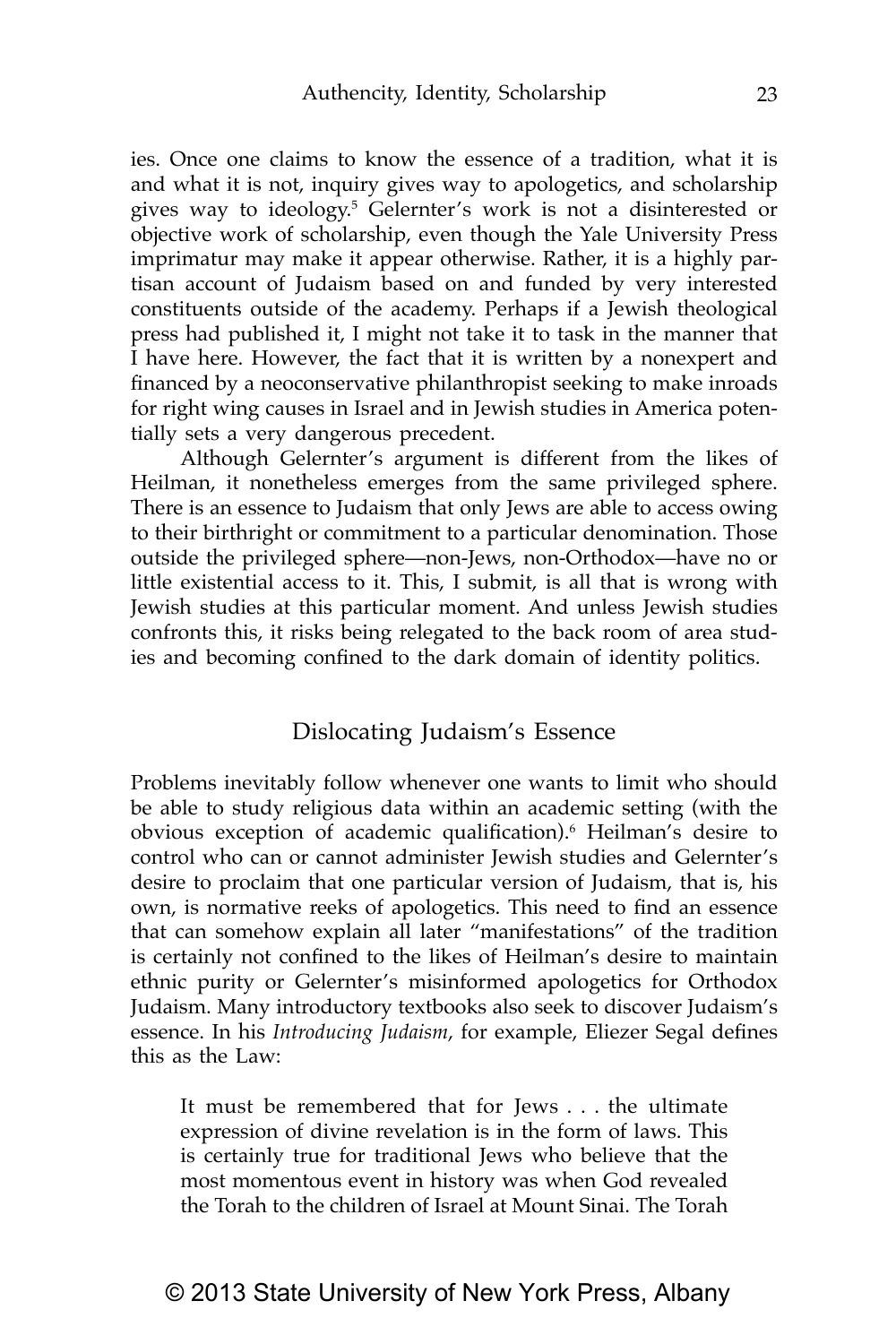consists primarily of laws and commandments, and it has always been assumed that the intensive study of religious law is a fundamental act of religious devotion. Jewish religious law encompasses, not only matters of belief, liturgy, and ritual, but also covers the full range of civil and criminal laws. For Jews, all these laws have their origin in a divine revelation, and their observance forms the basis of the eternal covenant between God and the people of Israel. (2009, 57)

Here Segal, an Orthodox Jew, not surprisingly makes the law and its observance into the essence of Judaism. It is, according to him, a divine revelation that *all* Jews (no mention of which Jews in particular) believe is the sine qua non of the covenant between God and Israel. What do we do with all those Jews, perhaps even the majority of Jews, who do not believe this?

Equally problematic is the attempt to define ethics or ethical monotheism as the essence of Judaism. In an essay entitled "Singularity: The Universality of Jewish Particularism," Richard A. Cohen reflects upon the ethical mission of Judaism as witnessed in two important twentieth-century Jewish thinkers, Elijah Benamozegh and Emmanuel Levinas. Cohen writes of Judaism's "holy mission":

Judaism is a religion not merely of tolerance, if by tolerance one means that one grits ones teeth and provisionally endures alternatives. Rather, it is a religion of tolerance whose divinely revealed teachings of universal morality and justice aim to produce not a mirror image of itself, but a righteous humanity, whatever the denominational affiliation of that humanity. With the same breath with which Benamozegh and Levinas insist upon the fundamental and irreducible relevance of Judaism for Jews and non-Jews, they also insist, to the same Jews—without any diminution, condescension or duplicity—on the irreducible relevance, the universality, of Judaism for all humanity. To be chosen is to be responsible for each and everyone, Jew and non-Jew alike, "widow, orphan, and stranger." (Cohen 2010, 257–58)

Cohen here eloquently molds Judaism in the crucible provided by the ethical thought of Levinas, and the entire Jewish tradition is then retroactively interpreted in his light. This thought, revealed at Sinai and forming the essence of Judaism's universal ethical mission, is what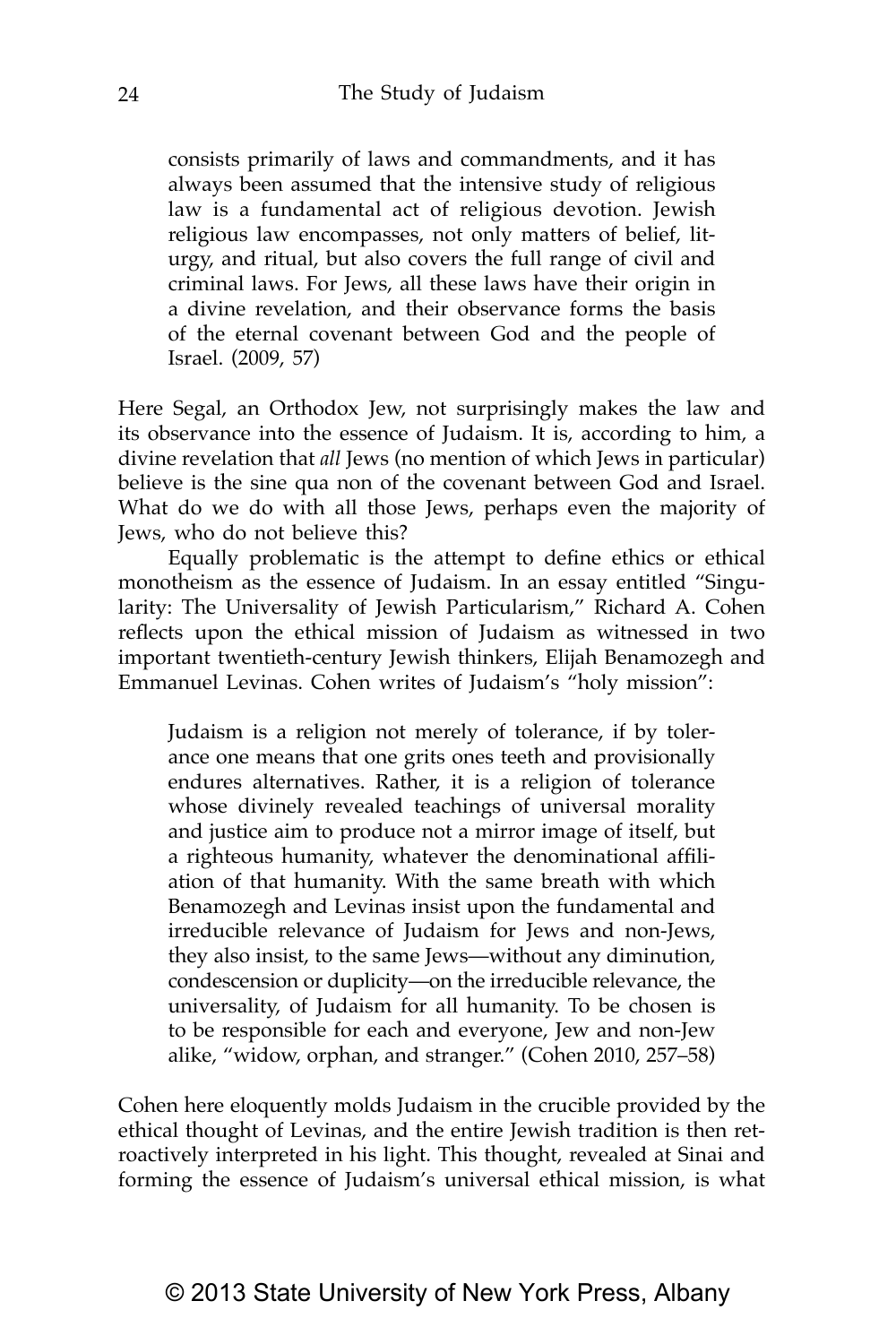defines Judaism, representing—in the words of Thomas Cahill—"the gift of the Jews" (1998).

The desire to uncover in Judaism an essence—be it the Law (à la Gelernter or Segal) or ethical monotheism (à la Cohen or Cahill)—has, for various reasons, configured with the notion that Jews themselves possess a unique essence that emerges from Judaism and that differentiates them from all other peoples.7 This may be the modern iteration of the biblical notion of "chosenness," or it may simply be another example of a small minority stressing its particularism or ethnic pride. Whatever the reason, the repercussion seems to be similar: Jews possess an essence that somehow makes them predisposed or that puts them in a commanding position to study this essence, their very own essence, in history.

This tense intersection of ethnicity, identity, and scholarship represents one of the major issues currently facing the academic study of Judaism. Identity politics subscribes to a particular group a set of traits or characteristics that all members of a particular social category or group are believed to share. These traits or characteristics can subsequently be "located" or "found" in the historical record and in various times and places. Recent work by sociologists (e.g., Bourdieu 1984) and anthropologists (e.g., Bayart 2005), however, has stressed the cultural construction and manufacture of identity formations. Rather than assume that such identities are given in the natural world, then, we should perhaps focus on how they are actively constructed and imagined. In this respect, the work of Jonathan Boyarin is instructive. He writes in his "Responsive Thinking: Cultural Studies and Jewish Historiography" that much academic writing in Jewish studies is predicated on "our hold on some attachment to a positive projection of some *sui generis* core of group identity" (2008, 41). This sui generis core, predicated as it is upon boundary construction and maintenance, has largely dictated the way the field has thought of and constructed Jewishness in both the past and the present, deeming what counts as an authentic expression and what does not. But such decisions of authenticity or inauthenticity must be appreciated for what they are: choices based on ideology, not ontology. Boyarin concludes his essay with the claim that

[r]ather than fix on a supposedly delimited time and space as the guarantor of the purest approach to truth, let us be aware that we are constantly tacking between two formations of identity, the one (the notion of "ourselves") inescapable for continued human life and being continually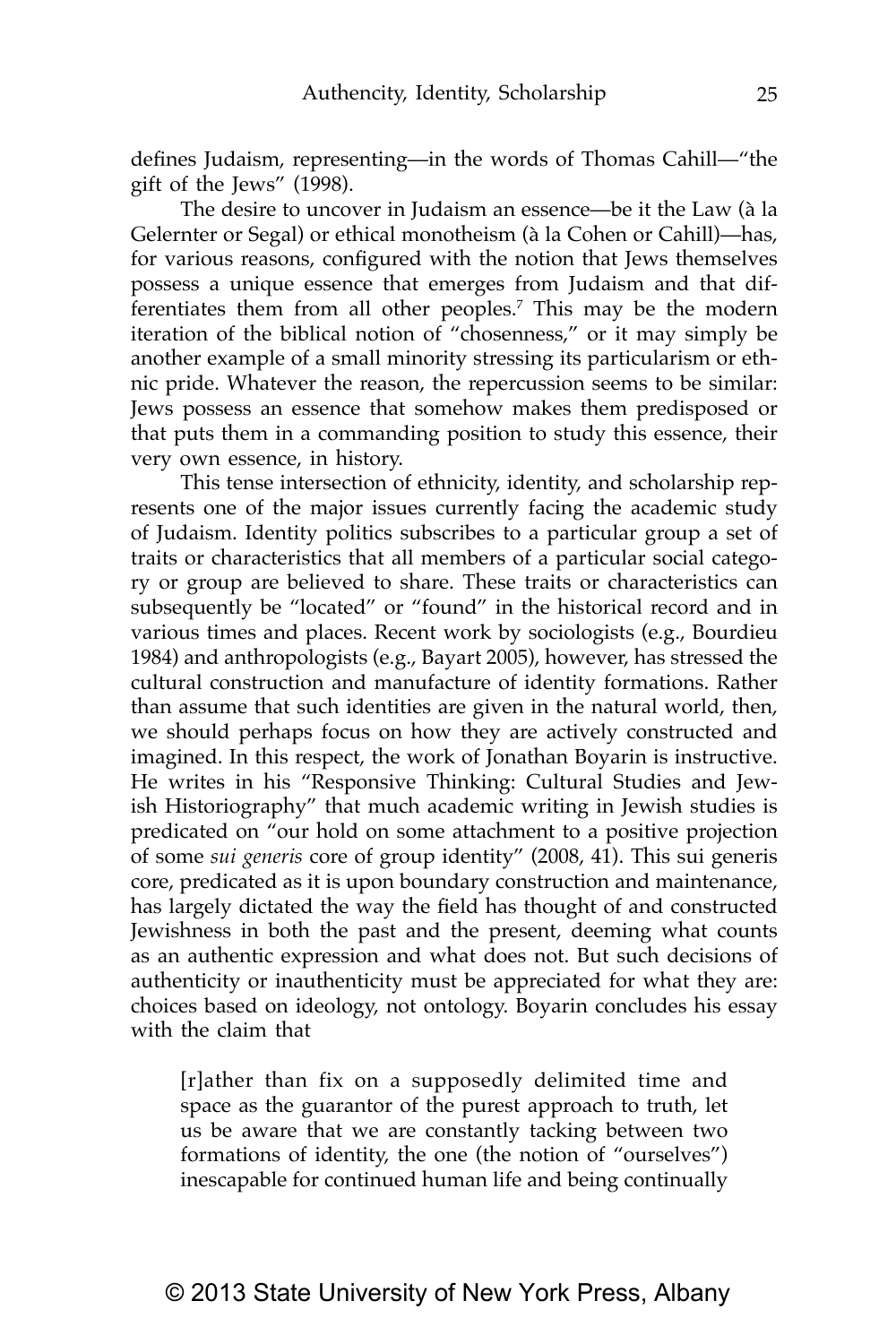reshaped and nurtured by the other (the "past" in its relics), and attend to our work as not simply the *knowing*, but rather the active *making* or *performance* of history. Maybe in that . . . , rather than be ultimately tempted to conclude that the question of any profound commonalities among Jews through time and space is a trick of the present, we will allow ourselves to remain humbled—not hobbled—by Paul Gilroy's reminder that "the fragile psychological, emotional, and cultural correspondence which connect diaspora populations in spite of their manifest differences are often apprehended only fleetingly and in ways that persistently confound the protocols of academic orthodoxy." (Boyarin 2008, 43–44)

Boyarin's comments here are instructive for several reasons. For one thing, the creation of identity—now as in the past—is the figment of genealogical memory. In our quest for origins and authenticity, we tend to reify the history of lineage found in so much of our sources, and we do so, moreover, to such an extent that this lineage becomes elided into our own being and fabric. In this regard, Jewish studies, like any area studies, reaffirms the myth of ethnic continuity or purity through the ages. Our challenge, as intimated in Boyarin's comments above, is not to assume that the borderlines between Jew and non-Jew represent real lines that exist naturally in the world, but to question when and how they came about, to see what kind of taxonomic work they provided in the past, including for whom and for what purposes.

Once we situate the various Judaisms of the past within the shared cultural universes in which they were actively produced, we hopefully begin to modify our understanding of what constitutes "Judaism" and "non-Judaism." But until we do this, we will remain beholden to the same form of identity politics that has generated and indeed continues to power—so much of the thinking within the field. As long as we tend to believe that the distant past is, again in the words of Boyarin, "somehow fixed and therefore better known than our own messy present (Boyarin 2008, 42), we will continue to reify something called "Jewishness" and continue to persevere in our desire to perceive its most authentic iterations in the historical record.

There is no such thing as "true" Jewishness, just as there cannot be any such thing as "true" Muslimness, "true" Christianness, or any other such entity. Jewishness, like any other identity formation, is continually imagined (and reimagined), invented (and reinvented), and produced (and reproduced). And if there is no such thing as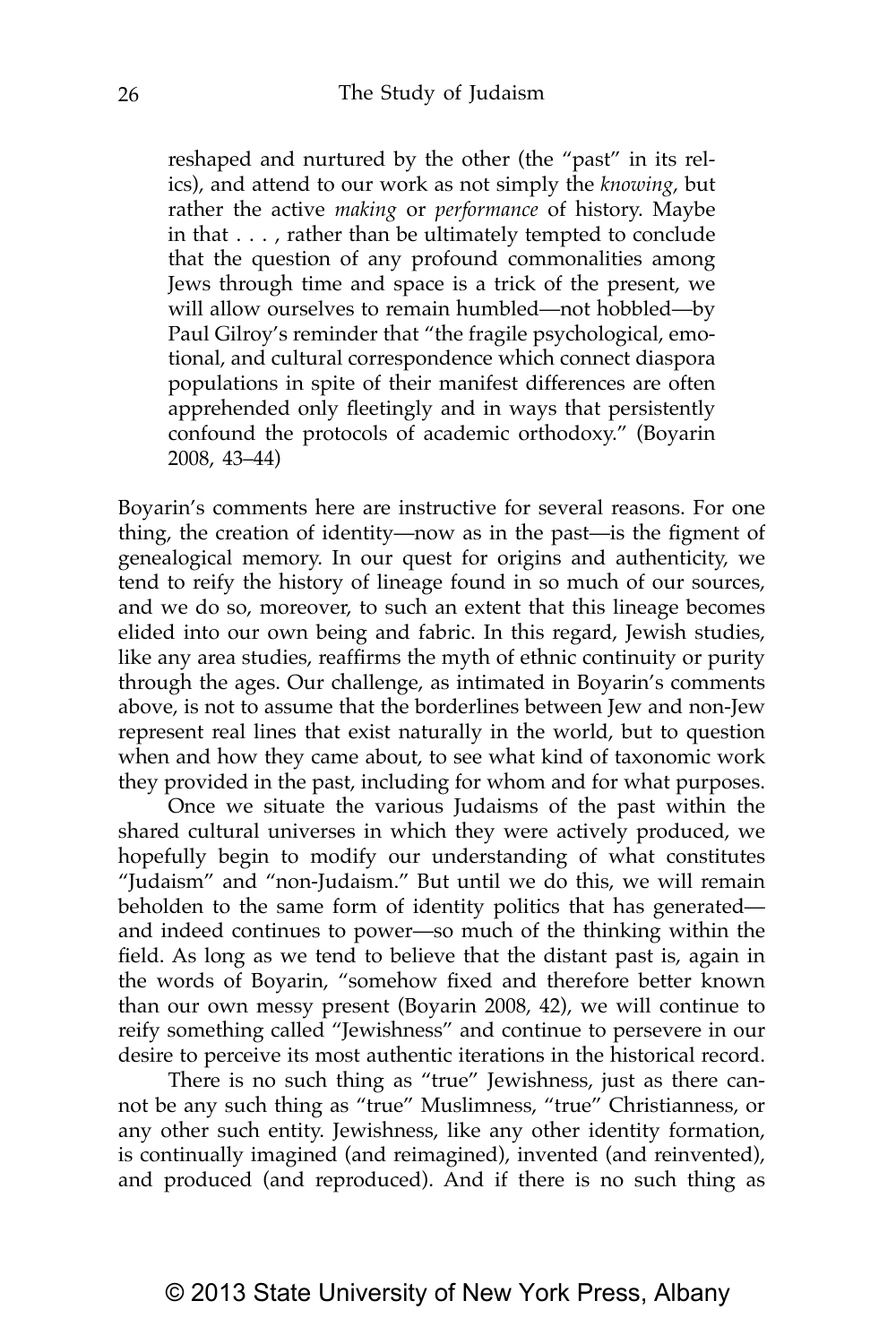"true" Jewishness, its recuperation—whether simple or otherwise becomes entirely problematic. On this subject of communal invention or reinvention, Miriam Bodian's study of the invention of Sephardic Jewishness among Jews after their departure from Spain in 1492 is telling. She writes,

Living in Calvinist Amsterdam, they were more conspicuously Iberian than ever before. This was a source of pride and an important component of their developing sense of collective self. As practicing Jews in a Christian environment, there was also a clear religious boundary separating them from the majority society. Both in the habits they had assimilated from Spanish and Portuguese society and in their practice of Jewish law, they suddenly became what they had never been before, a well-defined group. (Bodian 1999, 18)

To tell this story from the perspective of "Jewish pride," the way so many of the students I teach conceive of it, the Iberian Jews—persecuted and under pressure to convert in Spain—kept the spirit of Judaism alive in their hearts and homes (far from public gaze). And, once religiously free in a place like Amsterdam, they simply returned to their Jewish "heritage." But such a religiously inspired narrative—as Bodian's work so tellingly reminds us—ignores the task of communal invention and reinvention in the formation of collective identity.

## The Insider/Outsider Problem

The central question in the academic study of religion is how to understand properly the various texts, actions, behaviors, rituals, and so on that practitioners describe as "religious." The professional religionist is presented with a great deal of religious "data" and must decide how to explain them, interpret them, and ultimately classify them. This gives way to a fairly vociferous debate known as the "insider/ outsider problem."

An insider approach—alternatively called an emic approach is one that tries to understand religion from the perspective of religious practitioners. It involves looking at religious texts and religious rituals in order to find out the significance of these for practitioners and subsequently describes their contents and performances to others. Many who privilege the insider perspective believe that there is something unique about religion and religious experience that can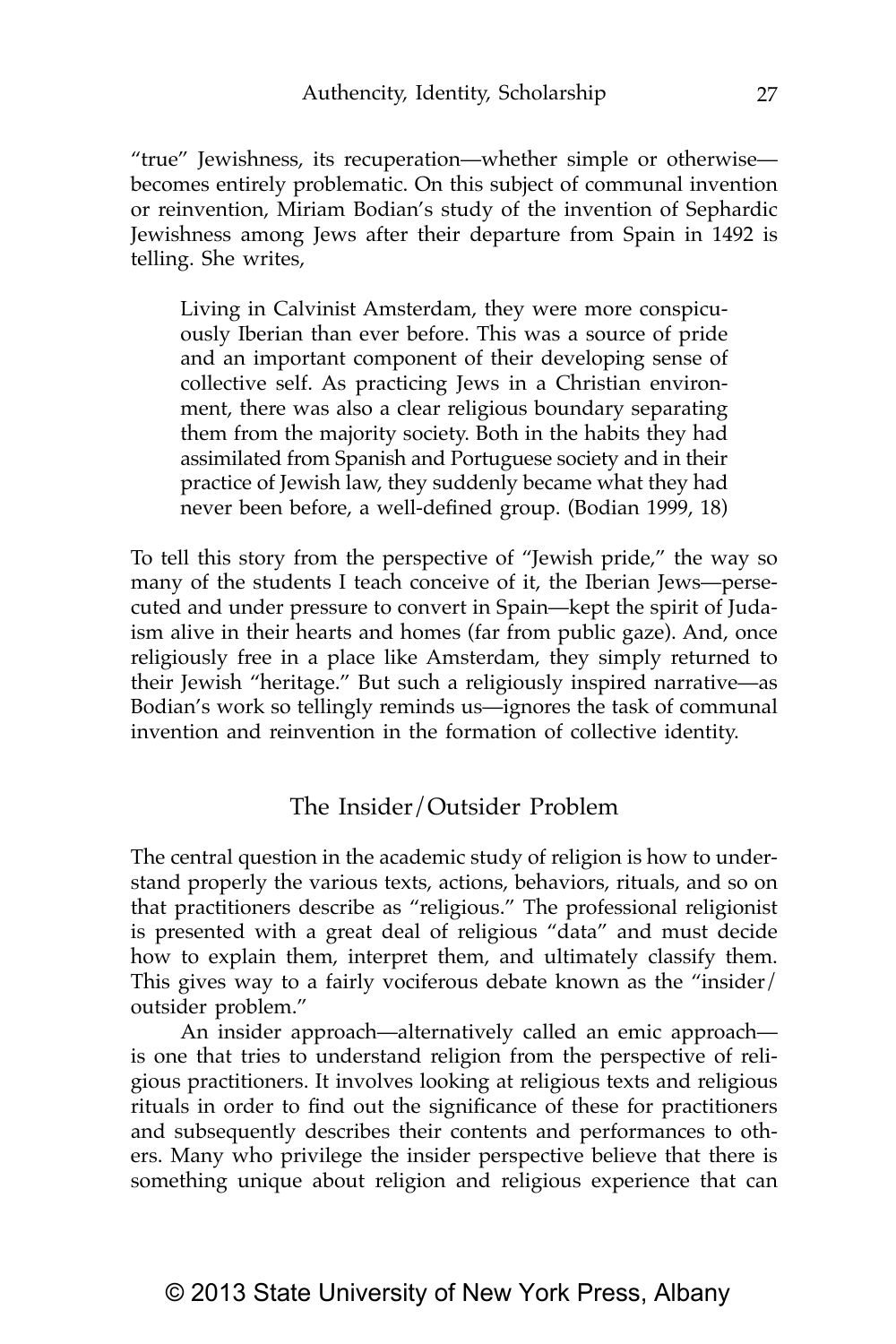never be reduced to something else (e.g., culture, society, politics) or explained away. The insider approach represents, in sum, the effort to understand religious thought and behavior primarily from the point of view of religious persons.

The outsider perspective—or alternatively, the etic approach—is one that refuses to explain religion using the categories and terms of reference that religious people use. As such, it attempts to import categories from the outside in an attempt to interpret or explain religious data. This can be reductionist; witness Sigmund Freud's desire to "reduce" religion to psychological function and explain it using the language of psychology or Emile Durkheim's reduction of religion to social processes. Increasingly, such approaches tend to question the very appropriateness of the term "religion," preferring instead to see this term as a "Western" imposition. Rather than regard religion as something internal to the individual, there is a preference to regard religion as a human creation, the site of various contestations and collaborations over ideas and terms that have been signified as divine or transcendent.

It should, hopefully, be quite clear how the insider/outsider problem fits within Jewish studies. For "insider" not only can refer to the desire to explain "religious" forms from the perspective of those who perform and believe in them but also be implicit when one engages in explanatory work, and at the same time, is a religious practitioner of the religion in question. The relationship between insiders and outsiders, however, is frequently bound up with larger theoretical issues. Does, for example, the insider who studies his or her religion present him- or herself as a metonym for the tradition? Does the insider become the resource from whom undergraduates of the same religious or ethnic persuasion can get advice? The potential—and I say potential because we should not make the simplistic claim that insiders are incapable of studying their own religion critically—problem with the insider approach is that the personal and by nature idiosyncratic beliefs and behaviors of the individual become largely untheorized (McCutcheon 2003, 345).

Heilman's comments that opened this chapter clearly reflect the biases of the insider. According to this account, the insider—based on his or her genetic, ethnic, or religious affiliation or attachment to the subject matter—possesses a unique access to the data in question. This is one of the major existential problems of both area studies and religious studies. They represent two of the primary academic fields in the human sciences in which the participant's own self-report, the so-called emic point of view, is given pride of place. In the majority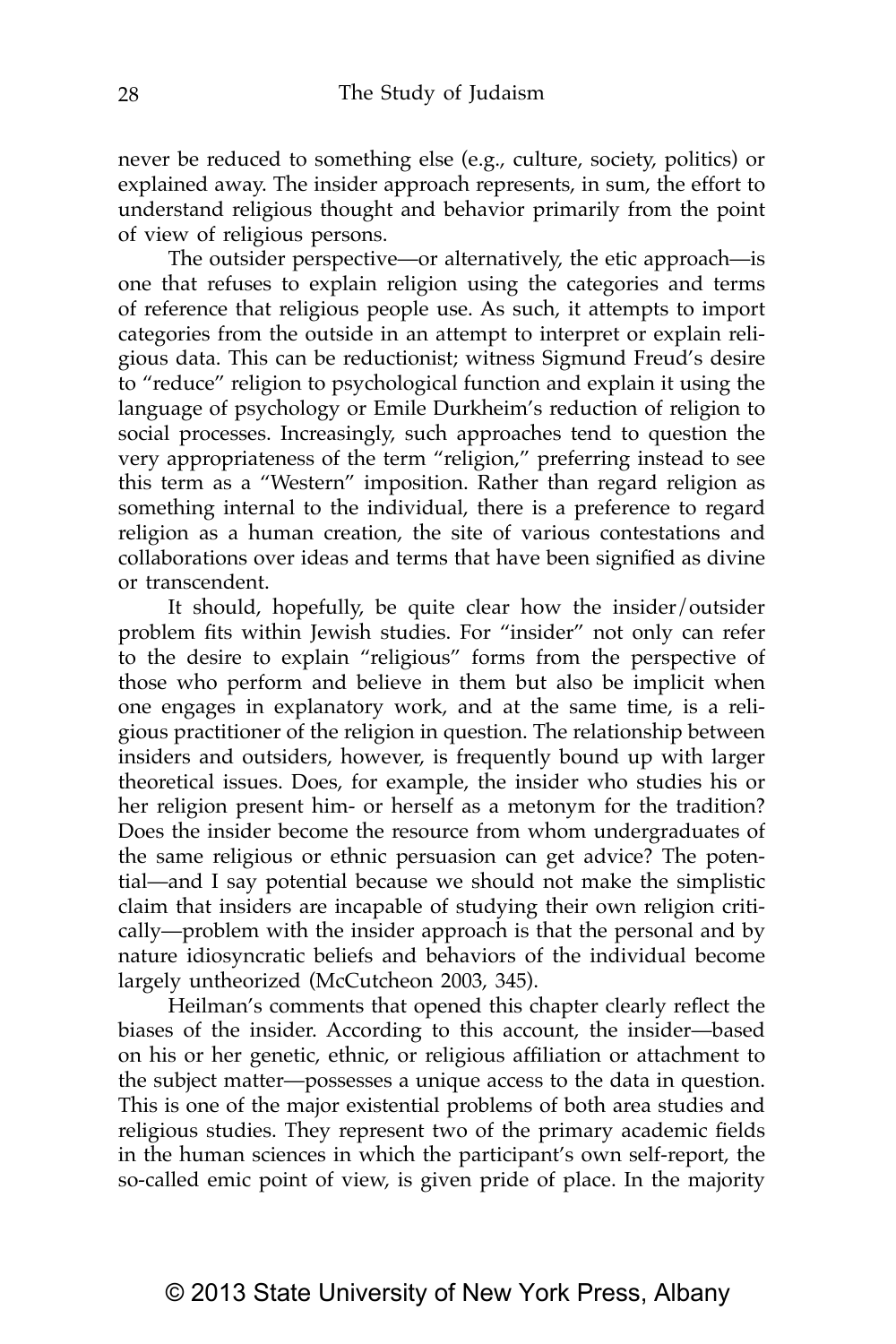of fields, by contrast, this point of view is treated as but an additional instance of data in need of theorization.

The insider point of view (whether of the practitioner, scholar, or practitioner-scholar), however, is predicated on reified notions of identity that, as I tried to argue above, are highly problematic. Jewish identity—whether in those we study or in ourselves—is not infrequently assumed to be stable and normative. The result is that the category "Judaism" is often untheorized, assumed to be a given, and, as a result, remains connected to the interests of those who define, circumscribe, and subsequently create the very category that they seek to find in the natural world (see Hughes 2010b). On this reading, an insider approach to Judaism is potentially more problematic than that of the outsider. Assuming that the outsider has no hostile (in the case of Jewish data, this can often mean supersessionist or "anti-Semitic") intent, his or her reading should ideally take precedence over the insider.

This perhaps sets up a false dichotomy. We should be careful of assuming that insiders are somehow rendered incompetent to function as scholars of their own tradition. In fact, as we shall see in the following chapter, one of the reasons that, since its inception as an academic discipline in the nineteenth century, Jews have been the primary scholars of their own tradition is because non-Jews were either uninterested in Jewish data (at least after the birth of Jesus) or so biased and prejudiced in their interpretations of Judaism as to make such analysis worthless. Jewish studies, in other words, has had a number of external (e.g., supersessionist, anti-Semitic, disinterested) and internal (e.g., identity politics) forces that, when combined, have created a discipline that is largely peopled by insiders.

The debate between Bird and Heilman, a variation on the age-old insider/outsider problem, takes us to the crux of many of the problems that beset Jewish studies as an academic field. Is it an advocacy unit on campus—functioning as a resource for Jewish students, rallying support for Israel, and addressing anti-Semitism if and when it rears its ugly head? Or is it but one among many academic disciplines, in which case the scholar of Jewish data maintains an objective distance from his or her data and seeks to find engaged and engaging conversation partners with fellow academics in cognate disciplines. Rather than be a resource for Jewish students, such a scholar may know nothing about the intricate halakhic (legal) rules and rituals of

بحہ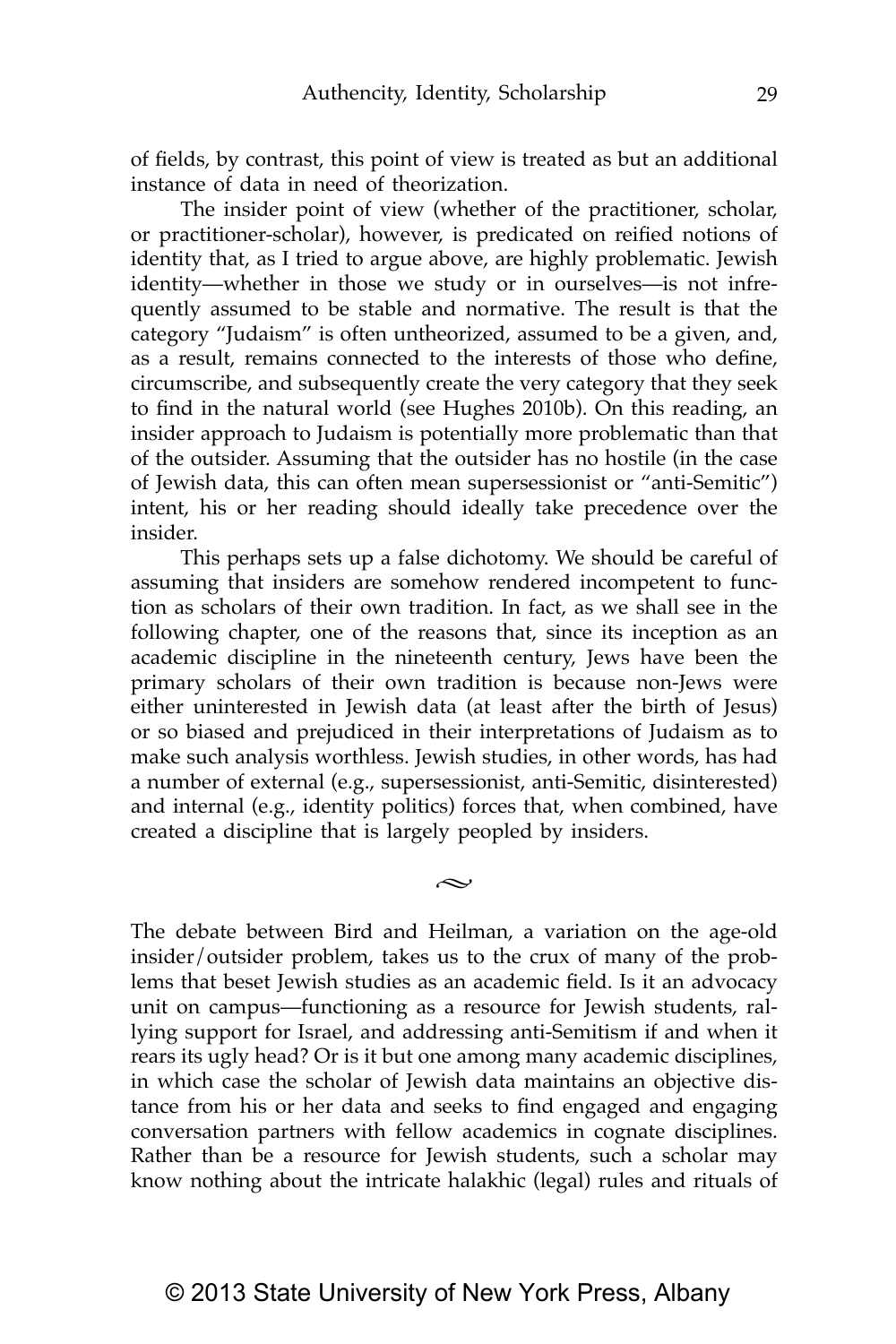Judaism and may even be a vociferous critic of Israel and its rightwing policies.

A related question is what is the role of the non-Jew in the Jewish studies classroom? Numerous individuals who support financially Jewish studies programs on campus are often surprised to learn that the majority of students in our classes (not to mention, those that often do the best) are non-Jews. This potentially creates a real problem (one to be examined in chapter 3): Why, so some reason, should such donors support fellowships in Jewish studies if they are going to non-Jewish students? Although questions such as these must, for now at least, remain theoretical, it is not hard to imagine their practical consequences for the academic study of Judaism. The great paradox of Jewish studies is that despite the majority of non-Jews who take Jewish studies classes, by graduate school virtually all students specializing in Jewish data in departments of religious studies, Jewish studies, or Near Eastern studies (often with the exception of those working in the Hebrew Bible/Old Testament) are Jews.

The debate between Heilman and Bird also reveals the tensions over what the goal of Jewish studies ought to be. Is it, as many believe, to show the Jewish contribution to Western civilization? The institution in which I used to teach (SUNY, Buffalo), for example, defines its mandate as "focused on teaching and scholarship related to the contributions of the Jewish tradition in the development of Western civilization." However, many others prefer to argue that we can never articulate "Jewish" ideas, let alone "Jewish" contributions, because such ideas always respond to and are in conversation with the "non-Jewish" civilizations in which Jews live. Rather than uphold reified borders between Jews and and non-Jews, borders that are often retrofitted and projected onto the past, some, myself included, argue that it might be more profitable to examine the fluidity between such terms (e.g., D. Boyarin 2004; Hughes 2010a, ix–xvii).

These are intractable debates. And it is certainly not my intention either to mediate or solve them in the pages that follow. On the contrary, my goal is to highlight them and show the various ways in which they pull the academic study of Judaism in different—often radically different—directions. In many ways, the problems besetting Jewish studies are not unlike those that other area studies programs face within the academy. Talk of a, let alone *the,* "Jewish" (or "Asian" or "female" or "Latin American" or "African American") experience is highly problematic and full of such essentialist baggage as to make it virtually useless.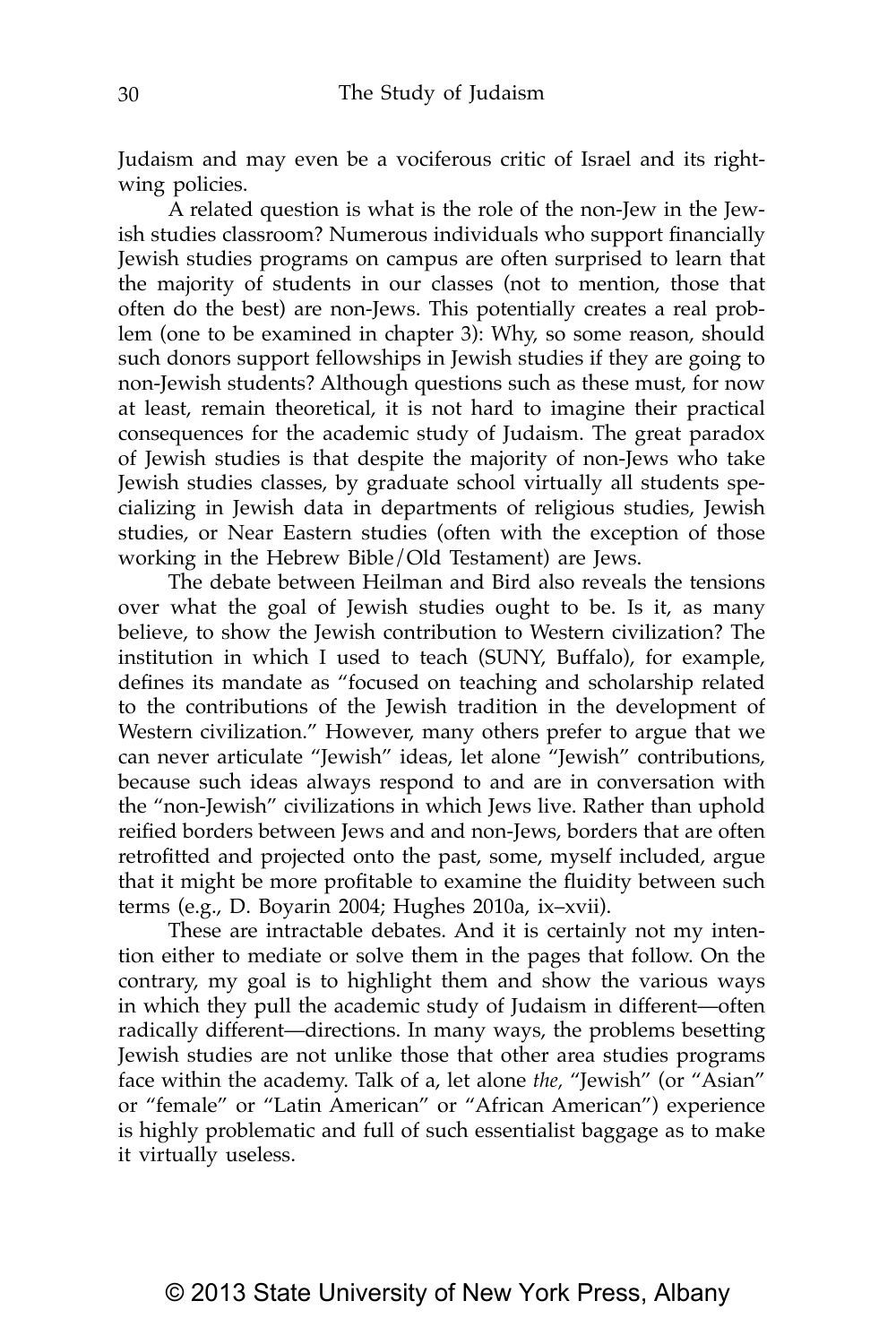Before proceeding, however, it might be worthwhile noting that despite the overwhelming fascination of all things Jewish within Jewish studies, there nevertheless remains, in certain circles, a healthy critical approach. That is, not everyone engaged within Jewish studies examines and analyzes his or her data in an apologist manner. Given its rather lengthy history of development (the subject matter of the following chapter), Jewish studies exhibits a surprisingly eclectic range of interests and fields. It cannot simply be ignored or passed over as an advocacy unit and keeper of the Zionist flame, although in some units and programs this may well be the case.

### Between Semitism and Anti-Semitism: Religious Studies Confronts Its Inner Jew

Up to this point, I have examined the rather insular nature of Jewish studies, showing the isomorphic relationships among authenticity, identity, and scholarship. In the remaining part of this chapter, I switch focus and examine the role or trope of "Judaism" within the academic study of religion. For many theorists of religion, from Marx to Otto to Eliade, Judaism has functioned pejoratively, becoming as it were the foil against which their respective theories took shape. This connects to my larger argument in the chapter that one of the main reasons for the insularity of Jewish studies in the present has emerged though a complex set of internal and external variables, centripetal and centrifugal forces. When combined, these forces have created an apologetic tendency within Jewish studies, one that has remained there since its inception.

Jewish studies as an academic field both originated and took shape in Germany in the first half of the nineteenth century. Although some of the processes responsible for articulating this will be the subject of the following chapter, it should suffice to mention in the present context that the academic study of Judaism in this period was intertwined with much larger forces, such as anti-Semitism, the legal position of Jews within German society, and the larger issue of Jewish integration (Wiese 2005, 5). Despite the fact that many German orientalists were attracted to the exotic and "oriental" nature of the Old Testament, they did so with the aim of "delegitimizing rabbinic Hebrew and robbing modern Jews of special rights or skills in this endeavor" (Marchand 2009, 39). This is undoubtedly related to the larger context wherein "the Jew" has functioned as the quintessential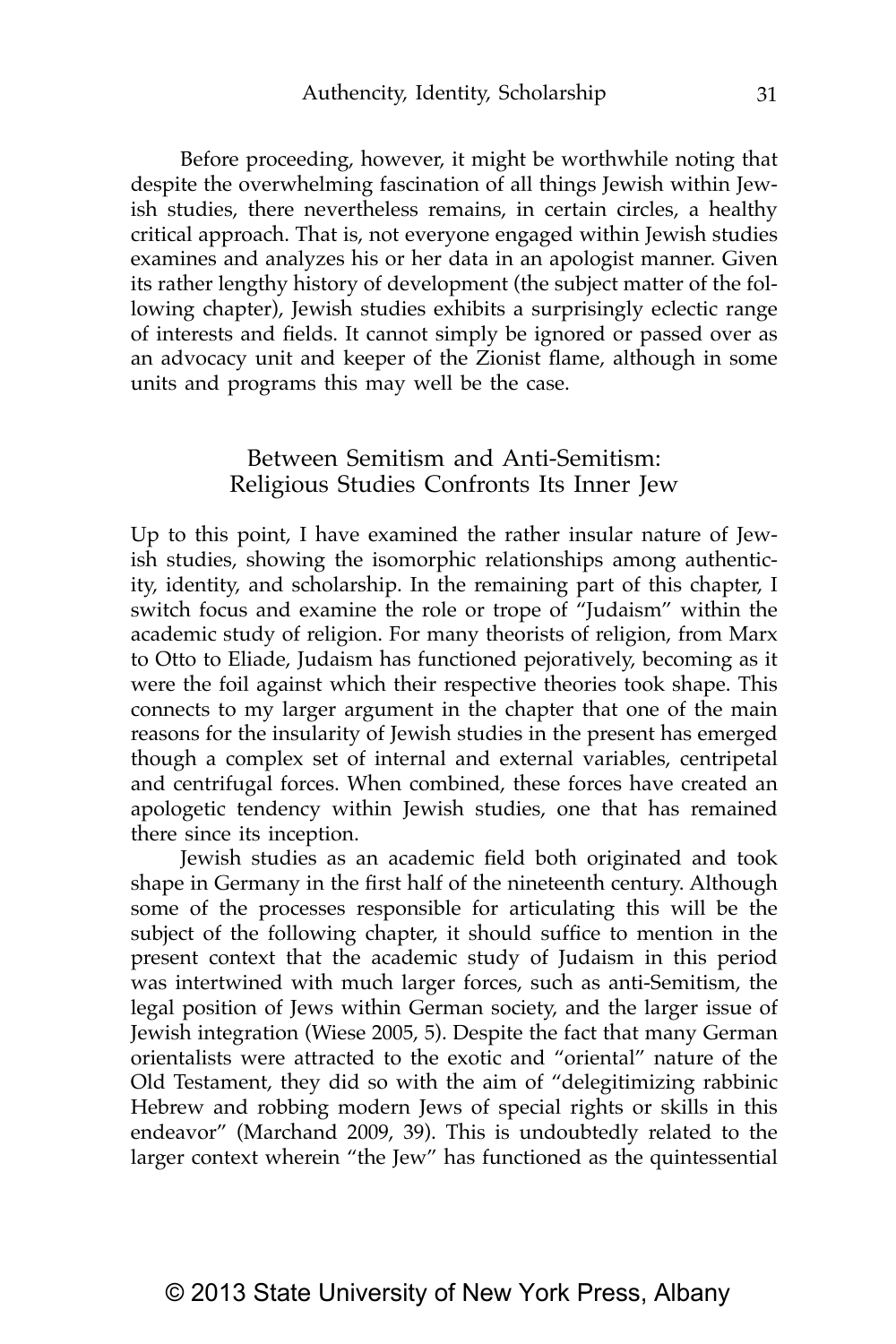Other for much of Christian theological speculation since the time of Jesus (see Hughes 2010b), in addition to playing a negative role against which the creation of the modern nation-state in Europe, itself based on reified notions of racial and linguistic purity, took shape (e.g., Elon 2002; Steinweis 2008; and as a literary trope in Western culture, see the essays in Nochlin and Garb 1996).

A complete survey of the ways in which "Judaism" and "the Jew" have figured in European conceptions of religion in general and within the academic study of religion more particularly is beyond the scope of the present study. However, it is worth mentioning that the "Jewish Question" (Ger: "Judenfrage"; Fr: "la Question juive") was the name given to describe the negative attitude toward the apparent and persistent singularity of the Jews as a people against the background of rising political nationalisms. Many pamphlets, treatises, and monographs were put forth to address this "Jewish Question" with an eye toward solving it. Such solutions included assimilation, emancipation, national sovereignty, deportation, and most severe of all, ultimate extermination.

Karl Marx (1818–1883)—the German philosopher, radical socialist, and theorist of religion—although of Jewish descent, was highly critical of Judaism, a religious form that he associated with "hucksterism" (Marx 1844). The catalyst of Marx's treatise entitled "On the Jewish Question" was a treatise by the same name composed by Bruno Bauer (1843). Bauer argued that Jews could achieve political emancipation only if they relinquished their religion, which he believed to be incompatible with universal human rights. In response to Bauer, Marx differentiated between political emancipation—essentially the grant of liberal rights and liberties—and human emancipation. Whereas Bauer had argued that political emancipation is incompatible with religion (whether Judaism or Christianity), Marx argued that it was perfectly compatible with the continued existence of religion, as shown by the contemporary example of the United States. However, Marx went further and argued that political emancipation was insufficient to bring about human emancipation. Since the latter is based on the idea that each individual needs protection from other individuals, real freedom is to be found in human community, not in isolation, based on nonalienated labor (Wolff 2002, 14–37).

All is well and good, however, until Marx turns to his analysis of Judaism, which implies that the modern capitalist world is essentially the triumph of Judaism, a pseudoreligion whose god is money and exploitation: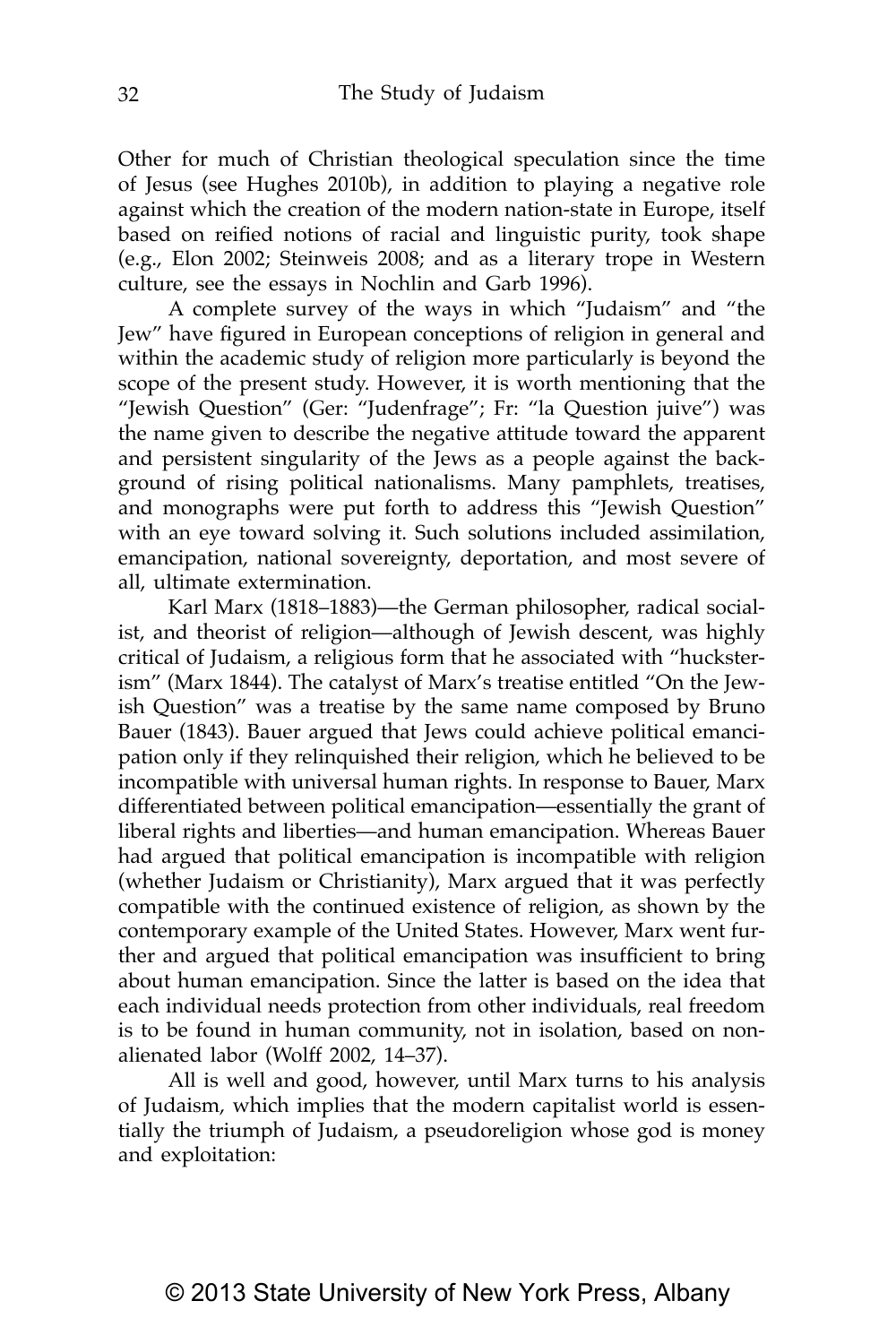Money is the jealous god of Israel, in face of which no other god may exist. Money abuses all the gods of man and turns them into commodities. Money is the universal self-established *value* of all things. It has, therefore, robbed the whole world—both the world of men and nature—of its proper value. Money is the alienated essence of man's work and man's existence, and this alien essence dominates him, and he worships it. The god of the Jews has become secularized and has become the god of the world. The bill of exchange is the real god of the Jew. His god is only an illusory bill of exchange. (Marx 1844, 49)

As a result of this, Marx argues that society is *Jewish* and that everyone, including Jews and Christians, must be emancipated from it. He concludes his essay with the following: "The *social* emancipation of the Jew is the *emancipation of society from Judaism*" (1844, 51; his italics). That is, Judaism—synonymous with capitalism—has, for Marx, now become *the* problem facing all humanity. Liberation for society means transcending Judaism.

This is not the place to go into all the details of Marx's analysis of either Judaism or class warfare. It is the place, however, to note that Marx's reductionist view of religion has exercised a strong influence on the discipline of religious studies up to the present (e.g., Pals 1996, 124–57). Whether Marx is speaking metaphorically or polemically against Bauer in *The Jewish Question* is impossible to tell, but what is clearly on display is a highly anti-Semitic portrayal of Judaism as a religion of greed and selfishness that was in keeping with much conspiracy theory of the time and that was largely based on a set of perceived connections between Jews and world domination.<sup>8</sup> It is an opinion of Judaism, moreover, that even if not shared by the larger discipline of religious studies, nevertheless is present in one of its central theorists and one that has the potential to make this larger discipline rather exclusive of Jews and Judaism.

Another central figure in the development of religious studies is Rudolph Otto (1869–1937). Otto was a Protestant theologian at the University of Marburg's divinity school, and his best-known work is *The Idea of the Holy* (1958 [1917]).9 Central to the work is what he describes as the experience of the holy, which he defines using the Latin term "numinous" as a mental state that "is perfectly *sui generis* and irreducible to any other; and therefore, like every absolutely primary and elementary datum, while it admits of being discussed, it cannot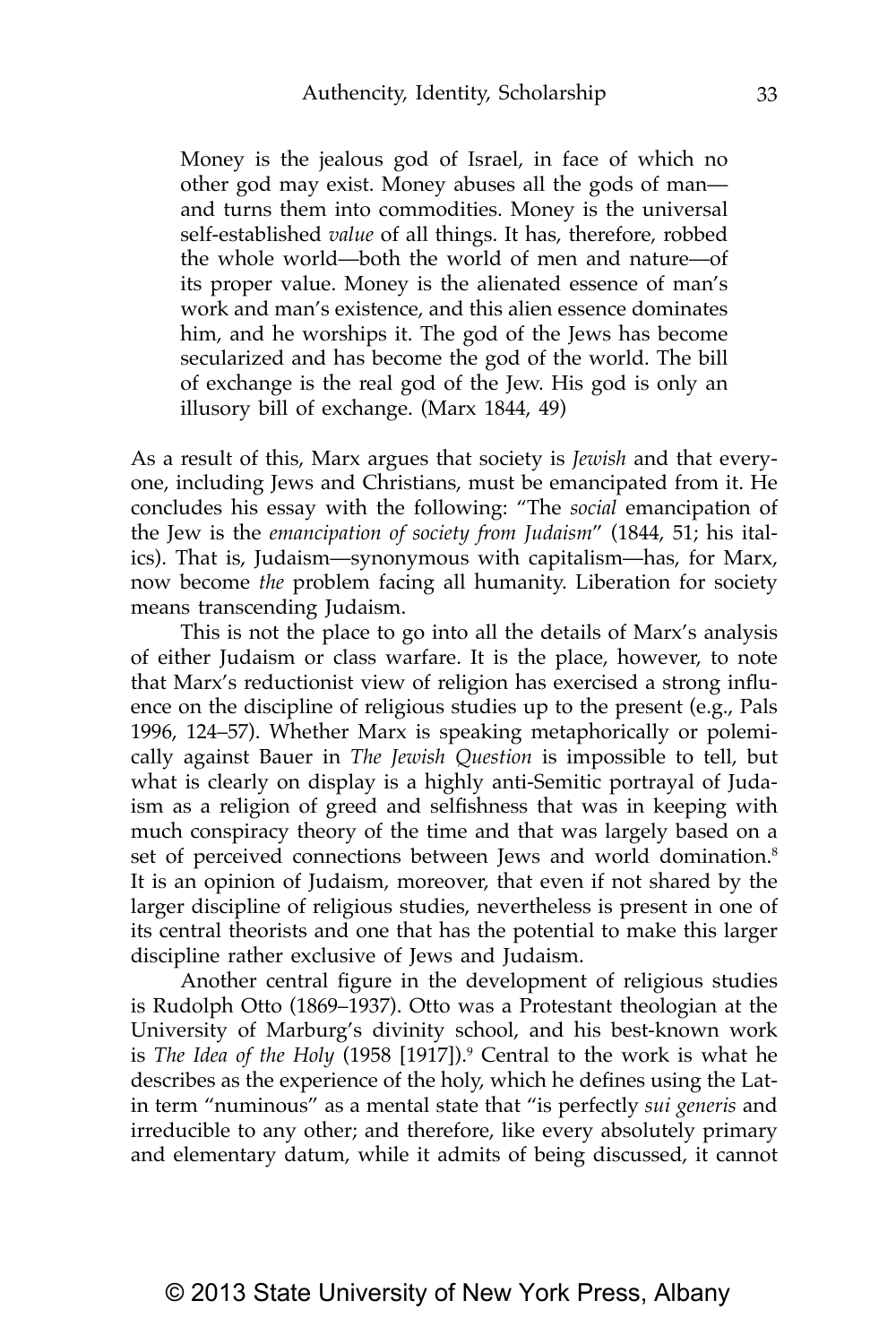be strictly defined" (Otto 1958 [1917], 7). The numinous, then, is an experience that can be neither analyzed nor studied. It forms the root of religion and is in danger of being masked or corrupted by external forms such as prayer, liturgy, and ritual. Traditional religious expressions, in other words, represent rational and conscious expressions of what is otherwise an essentially irrational and unconscious feeling, something that forms the core of all religious expressions. This "numinous" feeling, what he sometimes refers to as "creaturely feeling" or "*mysterium tremendum*," he defines as a cross-cultural phenomenon.

Although fellow Christian theologians such as Karl Barth and Rudolf Bultmann would fault Otto for his focus on the irrational and his failure to characterize biblical revelation as unique, his thought and work can certainly be contextualized within the larger themes of contemporaneous Protestant theology (Alles 1996, 8–9). This theological context was one that had largely defined itself in opposition to the perceived excesses of Jewish legalism and Catholic ritualism. This legacy, according Robert Orsi and others, remains implicit, though rarely articulated, within the history of the academic study of religion—where the religion against which all others were compared (and, indeed, still are)—has been a "domesticated civic Protestantism" (Orsi 2005, 186). The result, according to Orsi, is that religious studies has been constructed largely by means of excluding those religious forms that threaten the order and stability of Protestantism: Judaism, Catholicism, Mormonism, Pentecostalism, among others, which have largely become "relegated to the world of sects, cults, fundamentalisms, popular piety, ritualism, magic, primitive religion, millennialism, anything but "religion" (Orsi 2005, 188).

Returning to Otto and his theory of the "numinous," it is perhaps no surprise that he locates the heart or essence of religion with an internal feeling of "awe" that is far removed from ritual or liturgy. These two latter concepts are among the defining elements of both Judaism and Catholicism. Otto—as was common in so much of theorizing about religion in the twentieth century—takes something that he feels (pun intended) to be an integral part of his own religion, transforms it into a cross-cultural concept, and then projects it onto the rest of the world's "religions." Otto's preference for his own religion is perhaps best witnessed, not in *The Idea of the Holy*, but in one of the other, many books that he wrote. In 1908, ten years before he published his magnum opus, he wrote a small book entitled *The Life and Ministry of Jesus, According to the Critical Method: Being a Course of Lectures*. Therein he writes of Jesus: "He possessed such an inner concentration, such an hierarchy of powers, such a consciousness of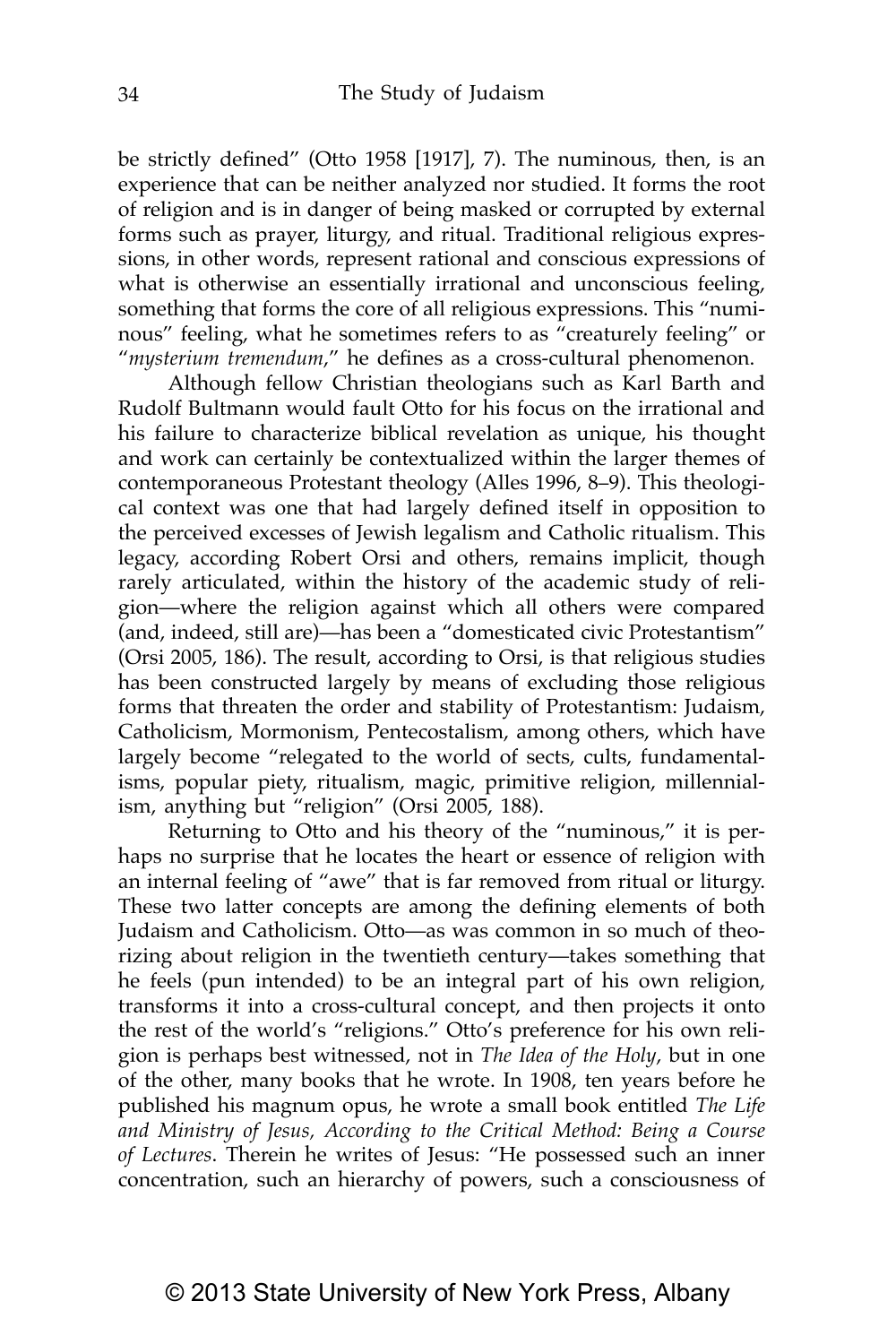self and of God as were able to carry him victoriously through all the storms of life. Hence he had an inner certainty, a deep assurance, which profited in every condition and which made the plain Nazarene, the carpenter's son, superior to all the scribes, the high priests, and the Roman Procurator. He was an upright, resplendent, genuine, free-born and a truly kingly being" (Otto 1908, 82–83). Here, Otto shows Jesus' superiority to the "scribes and the high priests," which functions as fairly obvious code for the Jewish leadership at the time of Jesus. Once again, then, we are on fairly firm supersessionist terrain: Jesus transcended the religious forms of his day and in so doing became a beacon of love to the world, offering a "teaching [that] was comprehensible to the plainest man and, at the same time, full of infinite matter to the deepest" (Otto 1908, 84). Otto's predilection for his own tradition and its access to the "numinous," for example, indicated the numinous manifests in its fullest form within the (protestant) Christian faith (178).

Although not nearly as anti-Semitic as the work of Marx, we nevertheless again see how an early twentieth-century theorist of religion virtually ignores Judaism and Jewish data, except of course for the Old Testament. This ignorance, though, is not simply predicated on a lack of knowledge of Judaism, but based on the lengthy Christian concept of supersessionism. Judaism is not mentioned because implicit is the notion that it is barely a "religion" (in the sense of access to the numinous) and has been spiritually surpassed by Christianity, which can offer spiritual access to all.

Mircea Eliade (1907–1986) was one of the most important theoreticians of religious studies in the twentieth century. He probably did more than anyone in the United States to popularize the academic study of religion, and he was responsible for training a generation of scholars at the divinity school at the University of Chicago. Since his death, however, his legacy has been largely thrown into disrepute owing to his essentialism, lack of historicism (see, e.g., Smith 1978, 253–59), and youthful involvement with and support for Romania's profascist and anti-Semitic Iron Guard (see, e.g., Strenski 1987, 92–103; Dubuisson 2006).<sup>10</sup> Some contend that the latter support for fascism made its way into his theory of religion, which was predicated on the notion that true, authentic religious experience takes pace in the countryside among rural or "archaic" people (e.g., Berger 1994, 51–74; Dubuisson 2006, 189–208).

In his desire to construct a "morphology of the sacred" (Eliade 1958, 7–14), Eliade is quick to differentiate between what he calls "*homo religiosus*" and "modern man." The former, often romantically